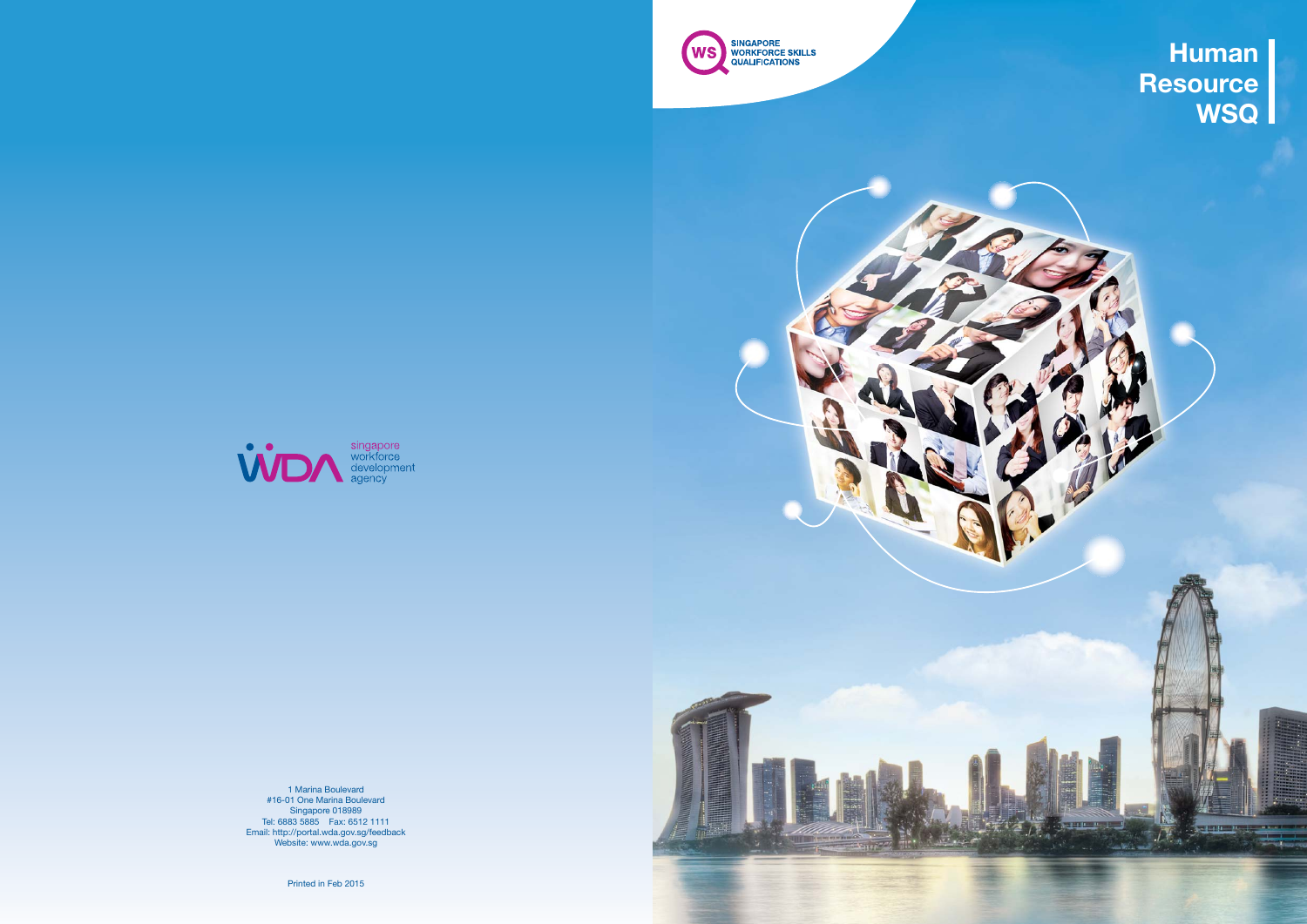Human Resource (HR) Professionals play a strategic role in organisations to attract, develop and retain talent for sustainable business growth and competitiveness. Increasingly, the dynamic business environment necessitates them to also facilitate change and transformation to build resilient and adaptive organisations.

Strengthening our HR capabilities to keep up with the changing demands rests with both individual HR Professionals and employers alike. The Singapore Workforce Development Agency (WDA), together with its industry partners, has developed the Human Resource Workforce Skills Qualifications (HR WSQ) as a national HR competency framework for the continuing education and training of our local HR Professionals and People Managers.



*"HR practitioners need to innovate new practices to enable the organisation to extract maximum value from its human capital. This is important for all HR professionals in order to generate value for the organisation and ensure sustainability of the profession. The HR WSQ enables HR Professionals to be on par with, if not better than, our overseas counterparts."*

*Carmen Wee*

*Vice President, Human Resources (Software Business) Schneider Electric*



### Building Human Capital HR Professionals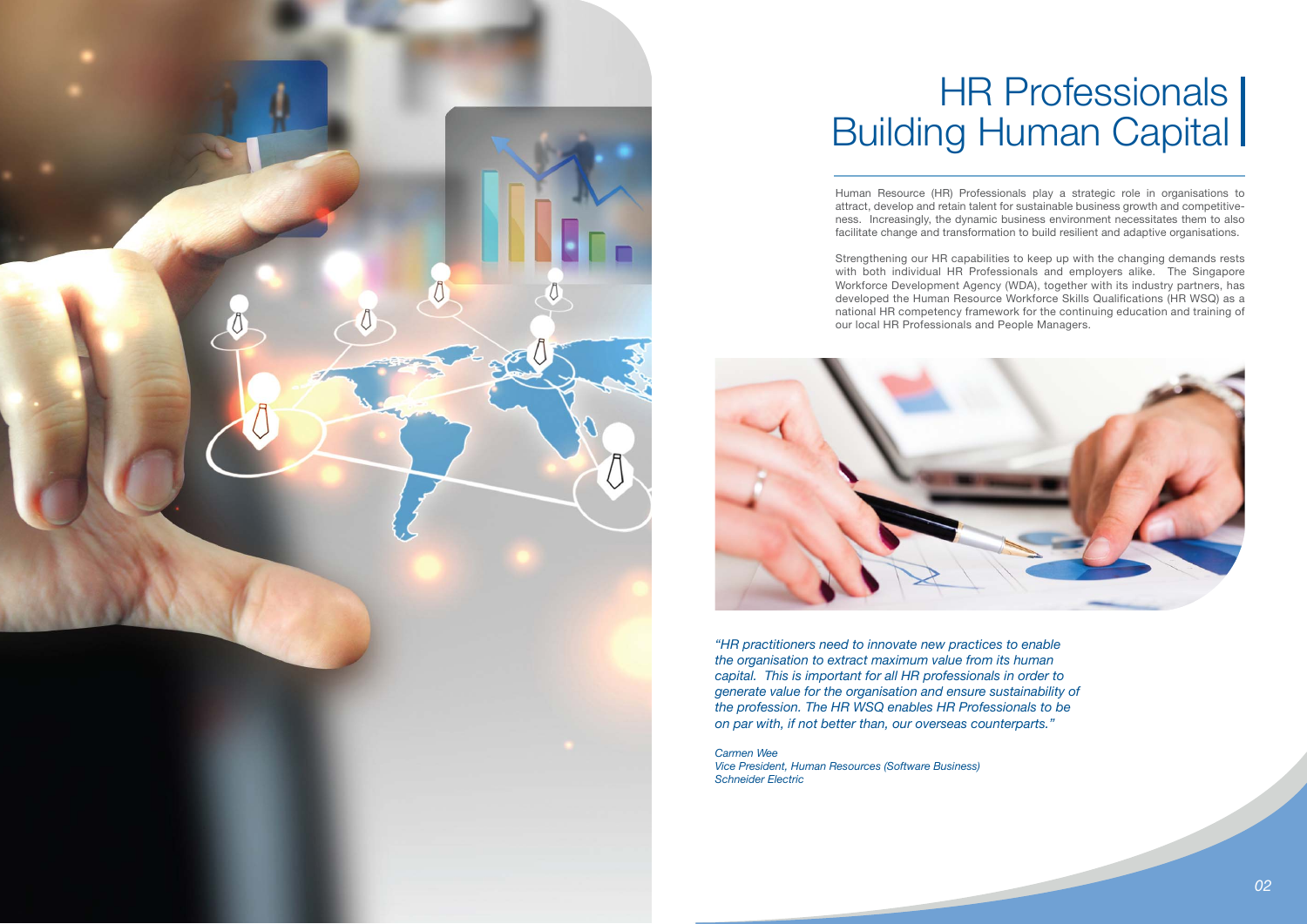The Human Resource Workforce Skills Qualifications (HR WSQ) is a competency framework developed through a rigorous process of international research and consultation with HR practitioners, industry associations and economic agencies. The HR WSQ is endorsed by the HR Manpower, Skills and Training Council comprising of senior representatives from industry, economic agencies, unions and professional associations.

#### **WSQ** Human Resource

First launched in 2008 and updated in late 2010 to incorporate the latest HR trends, the HR WSQ comprises more than 100 competencies in 8 HR functional areas across Operational, Managerial and Strategic HR roles.

> *"The HR WSQ framework provides a training roadmap for our HR practitioners and people managers to enhance their skills through structured training in the various HR functions. The useful knowledge acquired can translate into practical skills which will help us improve our HR practices."*

> > *Simon Ng Senior Manager, Group Learning & Development KS Distribution Pte Ltd*

## and Job Titles **HR Functional Areas**

| <b>Level</b>     |                         | <b>Human Resource Management</b>                                                                                                                                                                                | <b>Human Resource Development</b>                                                                                                                                 | <b>Human Resource Generalist</b>                                                                                                                              |  |  |  |  |  |
|------------------|-------------------------|-----------------------------------------------------------------------------------------------------------------------------------------------------------------------------------------------------------------|-------------------------------------------------------------------------------------------------------------------------------------------------------------------|---------------------------------------------------------------------------------------------------------------------------------------------------------------|--|--|--|--|--|
|                  | <b>Functional Areas</b> |                                                                                                                                                                                                                 |                                                                                                                                                                   |                                                                                                                                                               |  |  |  |  |  |
|                  |                         | ◊ Employee Relations and Communications<br>◊ Employee Health and Well-being<br>◊ Performance, Remuneration and Benefits<br>♦ Resourcing<br>◊ Human Resource Systems and Processes                               | ◊ Organisational Development<br>◊ Learning & Development<br>◊ Talent Management                                                                                   | 0 All 8 HR Functional Areas                                                                                                                                   |  |  |  |  |  |
|                  | <b>Job Titles</b>       |                                                                                                                                                                                                                 |                                                                                                                                                                   |                                                                                                                                                               |  |  |  |  |  |
| <b>Strategic</b> | $6*$                    |                                                                                                                                                                                                                 |                                                                                                                                                                   | • Chief Human Resource Officer<br>• HR Director<br>• Vice President, Human Resource<br>• Regional Head of Human Resource<br>· General Manager, Human Resource |  |  |  |  |  |
|                  | $\overline{5}$          | · Regional Head of Remuneration & Benefits                                                                                                                                                                      | • Regional Head of Training /<br>Learning & Development<br>• Training / Learning & Development Director<br>• Vice President, Training /<br>Learning & Development | • Head of Human Resource<br>• Deputy Human Resource Director<br>• Senior Human Resource Manager                                                               |  |  |  |  |  |
| Managerial       | 4                       | • HRIS Manager<br>• Payroll Manager<br>• Employee Relations Manager<br>• Recruitment Manager<br>• Resourcing Manager<br>• Remuneration and Benefits Manager                                                     | • Head of Training / Learning & Development<br>• Training / Learning & Development Manager                                                                        | • Human Resource Business Partner<br>• Human Resource Planning Manager                                                                                        |  |  |  |  |  |
|                  | 3                       | • Employee Relations Specialist<br>• Recruitment Specialist<br>• Resourcing Specialist<br>• Remuneration and Benefits Specialist                                                                                | · Organisational Development Specialist<br>• Human Resource Development Specialist<br>• Senior Trainer<br>• Trainer / Lead Instructor                             | • Human Resource Account Manager<br>· Human Resource Relationship Manager<br>• Human Resource Manager                                                         |  |  |  |  |  |
| erational<br>O   | $\overline{2}$          | · HRIS Administrator<br>· Payroll Administrator<br>• Employee Relations Analyst / Officer<br>• Recruitment Analyst / Officer<br>• Resourcing Analyst / Officer<br>• Remuneration and Benefits Analyst / Officer | • Training / Learning & Development Officer /<br>Analyst<br>• Learning & Development Executive                                                                    | · Human Resource Analyst / Officer /<br>Executive                                                                                                             |  |  |  |  |  |

The table below maps out sample job titles pegged at the various WSQ levels. This serves as a guide for the range of HR WSQ modules individuals can choose from based on their current job

scope and role.

*\*Note: A HR Professional at Level 6 is recommended to consider the programmes under the Leadership & People Management WSQ Framework*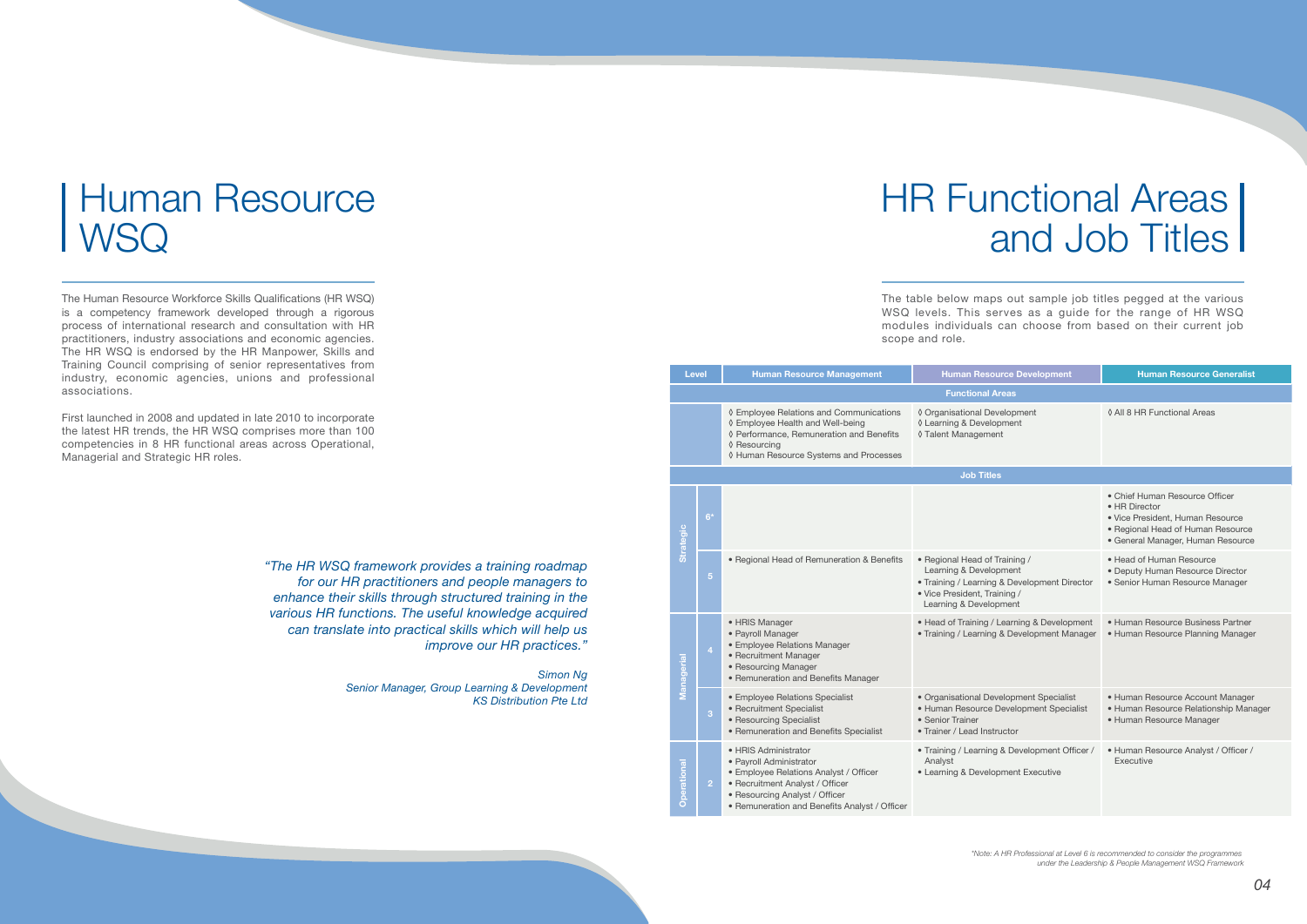### as a Toolkit HR WSQ

*"The HR WSQ training was instrumental in providing me with a macro-view of HR Management and sharpened my HR competencies. This was very important as I had moved from being a trained engineer into Human Resource. As a HR practitioner, I have gained new confidence."*

> *Jane Wang HR Specialist, Staffing STMicroelectronics*

*"In under-going HR WSQ training, our HR team has learnt best-in-class processes, trends and industry standards.This is critical when optimising cost base and providing a strategic role in arvato's business success."*

*Mitat Aydindag Managing Director arvato Singapore*

The HR WSQ framework serves as a career development toolkit for HR Professionals and People Managers. It can be used for:



#### **Competency Systems and Processes**

- Develop competency-based HR systems and processes
- Benchmark existing HR systems and processes with best practices

#### **Competency-based Training**

- Keep up-to-date with the latest HR industry practices with more than 100 competency-based training modules
- Develop specialised HR skills with the flexibility for self-paced learning through bite-sized modular training programmes

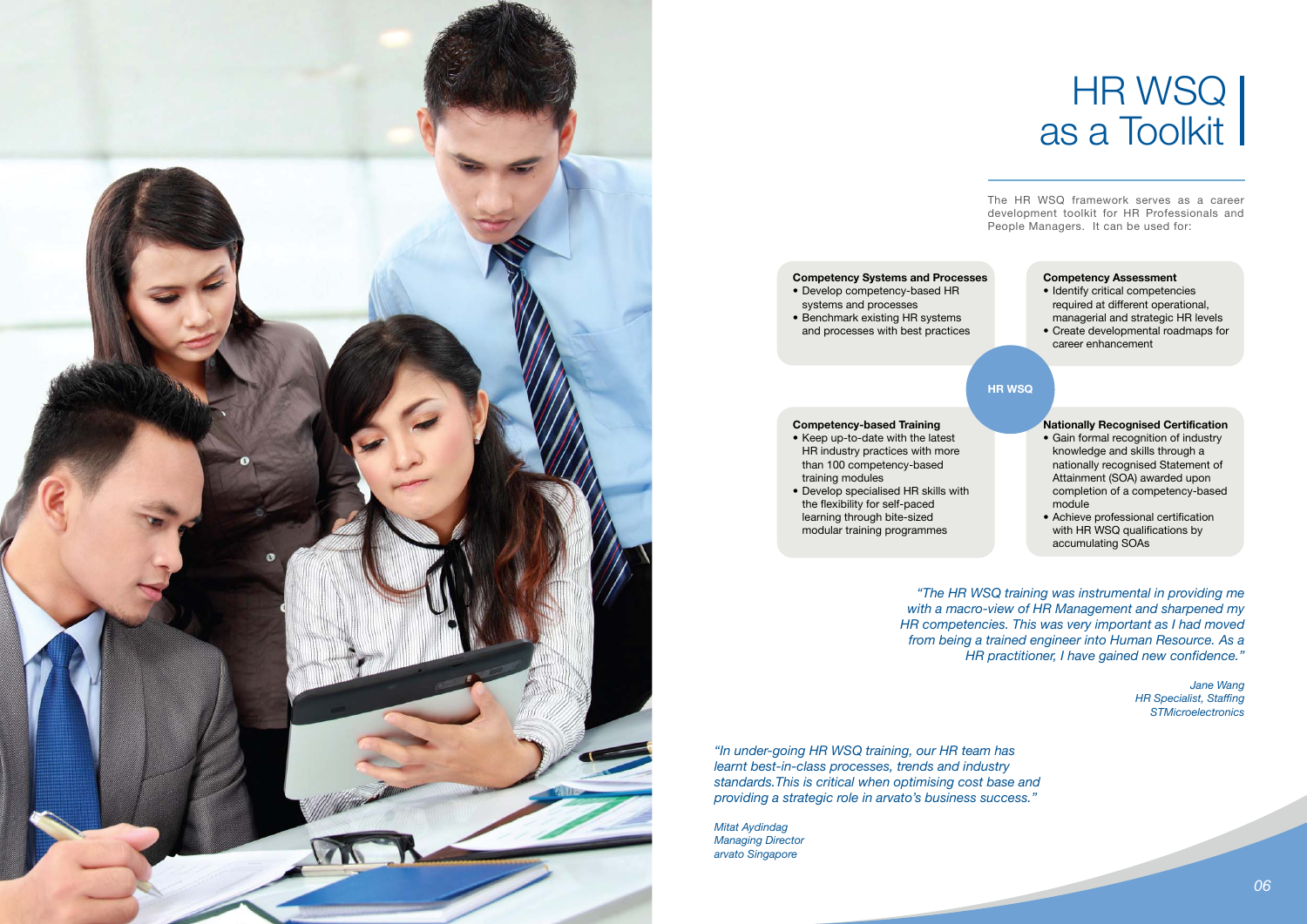### WSQ Competency Map Human Resource



|  | <b>Core Units</b>                                                                                                                                                                                                                                                                                                                    | <b>Elective Units</b>                                                                                                                                                                                                                                                                                                                                                                                                |                                                                                                                                                                                                                                                                                                                                                                                                                                 |                                                                                                                                                                                                                                                                                                                                                                     |                                                                                                                                                                                                                                                                                                                                                                                                                                                                          |                                                                                                                                                                                                                                                                                          |                                                                                                                                                                                                                                         |                                                                                                                                                                                                                                      |                                                                                                                                                                                                                                                                                             |                                                                                                                                                                                                                                                                                                                                                                        |
|--|--------------------------------------------------------------------------------------------------------------------------------------------------------------------------------------------------------------------------------------------------------------------------------------------------------------------------------------|----------------------------------------------------------------------------------------------------------------------------------------------------------------------------------------------------------------------------------------------------------------------------------------------------------------------------------------------------------------------------------------------------------------------|---------------------------------------------------------------------------------------------------------------------------------------------------------------------------------------------------------------------------------------------------------------------------------------------------------------------------------------------------------------------------------------------------------------------------------|---------------------------------------------------------------------------------------------------------------------------------------------------------------------------------------------------------------------------------------------------------------------------------------------------------------------------------------------------------------------|--------------------------------------------------------------------------------------------------------------------------------------------------------------------------------------------------------------------------------------------------------------------------------------------------------------------------------------------------------------------------------------------------------------------------------------------------------------------------|------------------------------------------------------------------------------------------------------------------------------------------------------------------------------------------------------------------------------------------------------------------------------------------|-----------------------------------------------------------------------------------------------------------------------------------------------------------------------------------------------------------------------------------------|--------------------------------------------------------------------------------------------------------------------------------------------------------------------------------------------------------------------------------------|---------------------------------------------------------------------------------------------------------------------------------------------------------------------------------------------------------------------------------------------------------------------------------------------|------------------------------------------------------------------------------------------------------------------------------------------------------------------------------------------------------------------------------------------------------------------------------------------------------------------------------------------------------------------------|
|  |                                                                                                                                                                                                                                                                                                                                      |                                                                                                                                                                                                                                                                                                                                                                                                                      |                                                                                                                                                                                                                                                                                                                                                                                                                                 | <b>Human Resource Management</b>                                                                                                                                                                                                                                                                                                                                    |                                                                                                                                                                                                                                                                                                                                                                                                                                                                          |                                                                                                                                                                                                                                                                                          | <b>Human Resource Development</b>                                                                                                                                                                                                       |                                                                                                                                                                                                                                      |                                                                                                                                                                                                                                                                                             |                                                                                                                                                                                                                                                                                                                                                                        |
|  |                                                                                                                                                                                                                                                                                                                                      | <b>Employee Relations and</b><br>Communications                                                                                                                                                                                                                                                                                                                                                                      | <b>Employee Health</b><br>and Well-being                                                                                                                                                                                                                                                                                                                                                                                        | Performance, Remuneration<br>and Benefits                                                                                                                                                                                                                                                                                                                           | Resourcing                                                                                                                                                                                                                                                                                                                                                                                                                                                               | Human Resource Systems<br>and Processes                                                                                                                                                                                                                                                  | <b>Organisational Developme</b>                                                                                                                                                                                                         | <b>Learning &amp; Development</b>                                                                                                                                                                                                    | <b>Talent Management</b>                                                                                                                                                                                                                                                                    | <b>General Electives</b>                                                                                                                                                                                                                                                                                                                                               |
|  |                                                                                                                                                                                                                                                                                                                                      | This functional area covers<br>the managing and planning<br>of a range of activities related<br>to developing, maintaining<br>and improving employee<br>relationships with<br>management, and/or the<br>organisation, by<br>communicating with<br>employees or the union.<br>It includes employee<br>engagement programmes<br>and strategies as well as<br>processing and assisting with<br>grievances and disputes. | This functional area covers<br>designing, implementing and<br>managing programmes that<br>will foster a healthy and well<br>functioning workforce. It will<br>take different forms in<br>different organisations but<br>can include initiatives such<br>as flexitime, compressed<br>workweeks, telecommuting<br>and health promotion in<br>order to provide employees<br>with greater opportunity<br>to meet work-life demands. | This functional area covers<br>all processes associated<br>with designing and<br>managing performance<br>based, market competitive<br>compensation and benefits<br>strategies and programmes.<br>It also covers the process to<br>maintain and improve<br>employee job performance<br>through the use of objective<br>setting, appraisal, coaching<br>and feedback. | This functional area covers the<br>areas of workforce planning in<br>alignment with business<br>planning and various resourcing<br>models. It includes processes<br>associated with sourcing<br>suitable people to perform in job<br>roles, as well as the assessment<br>of current workforce capabilities.<br>demographics and work<br>processes; determining future<br>workforce requirement;<br>identifying gaps and<br>implementing solutions to<br>bridge the gaps. | This functional area covers<br>the process and systems in<br>leveraging technology to enable<br>HR functions and organisation<br>effectiveness. It includes the use<br>of HR metrics and analytics, and<br>business process re-engineering<br>to enhance organisational<br>capabilities. | This functional area covers<br>the process of planning<br>organisation-wide efforts, to<br>improve and increase the<br>organisation's effectiveness,<br>productivity, return on<br>investment and overall<br>employee job satisfaction. | This functional area covers a<br>broad suite of activities that<br>develop the employees'<br>capabilities, skills and<br>knowledge to meet<br>business, organisational and<br>personal goals.                                        | This functional area covers<br>the design and<br>implementation of<br>integrated strategies.<br>systems or programmes<br>that facilitate the<br>identification, development<br>and management of high<br>potential employees as well<br>as individual employees<br>across the organisation. |                                                                                                                                                                                                                                                                                                                                                                        |
|  | • Create human resource<br>strategies aligned with<br>business needs<br>• Manage organisational<br>risks<br>• Apply financial knowledge<br>within a human resource<br>environment<br>• Enhance organisation<br>effectiveness<br>• Develop organisational<br>response to national<br>manpower initiatives and<br>strategic priorities | • Develop strategies and<br>policies for employee<br>relations<br>• Promote harmonious<br>tripartite relations<br>• Develop and evaluate<br>framework for managing<br>conflict, grievances and<br>disputes<br>• Develop strategies for<br>employee engagement<br>• Develop strategies for<br>managing diversity                                                                                                      |                                                                                                                                                                                                                                                                                                                                                                                                                                 | • Develop strategies for<br>executive compensation<br>• Develop strategies for<br>performance management<br>• Develop strategies for total<br>remuneration                                                                                                                                                                                                          | • Develop and communicate<br>employer brand position<br>· Develop strategies for<br>manpower planning and<br>resourcing                                                                                                                                                                                                                                                                                                                                                  | • Develop strategies for human<br>resource technology                                                                                                                                                                                                                                    | • Lead organisational<br>design<br>• Promote innovation<br>• Shape organisational<br>culture in alignment with<br>business strategy<br>• Lead change management                                                                         | • Develop and evaluate<br>organisational learning<br>culture<br>• Enable organisational<br>workforce capability                                                                                                                      | • Develop strategies for<br>talent management<br>• Develop a framework and<br>strategies for succession<br>management<br>• Develop strategies for<br>career planning                                                                                                                        | • Lead human resource due<br>diligence and integration<br>processes in mergers and<br>acquisitions<br>• Provide strategic human<br>resource advice<br>• Provide human resource<br>consultancy services<br>• Integrate global, regional<br>and local human resource<br>practices<br>• Develop a business case<br>for new initiatives<br>• Master personal effectiveness |
|  | • Align human resource<br>services with business<br>needs<br>• Develop workplace and<br>business relationships<br>• Manage budgets and<br>finances<br>• Measure human resource<br>functional effectiveness<br>• Develop human resource<br>policy framework                                                                           | • Resolve grievances and<br>disputes<br>• Develop and evaluate<br>employee<br>communications plan<br>• Implement employee<br>engagement programmes<br>• Implement and manage<br>diversity in the workplace                                                                                                                                                                                                           | • Develop and evaluate<br>employee health and<br>well-being programme                                                                                                                                                                                                                                                                                                                                                           | • Develop and implement<br>grading and salary<br>structure<br>• Implement and evaluate<br>remuneration programmes<br>• Implement international<br>compensation programme<br>• Implement performance<br>management programme                                                                                                                                         | • Recruit and select for<br>international assignments<br>• Develop and implement<br>recruitment and selection<br>strategies<br>• Define job profiles<br>• Develop and implement<br>voluntary and involuntary<br>termination policy and<br>framework<br>• Implement manpower<br>planning processes<br>• Implement strategies to<br>employ, retain and<br>re-employ older<br>employees                                                                                     | • Evaluate human resource<br>management systems<br>• Manage human resource<br>analytics                                                                                                                                                                                                  | • Measure organisational<br>climate<br>• Develop and implement<br>change strategies and<br>plans                                                                                                                                        | • Build people management<br>capabilities<br>• Develop and evaluate<br>learning interventions<br>• Develop and evaluate<br>strategies for learning<br>and development<br>• Develop and implement<br>in-house competency<br>framework | • Implement talent<br>management programmes<br>• Develop career pathing<br>framework<br>• Develop and implement<br>career coaching and<br>mentoring framework<br>• Implement international<br>assignment programme                                                                          | • Establish human resource<br>needs of a small to medium<br>enterprise<br>• Implement fair employment<br>practices<br>• Implement wage restructuring<br>• Manage internal and external<br>service providers<br>• Implement and evaluate risk,<br>crisis management and<br>contingency plans<br>• Manage workplace safety<br>and health system                          |
|  | • Ensure compliance with<br>relevant laws and<br>regulations<br>• Analyse and present<br>research information<br>• Manage projects<br>• Support change<br>processes                                                                                                                                                                  | • Manage industrial relations<br>processes<br>• Manage employee relations                                                                                                                                                                                                                                                                                                                                            | • Implement employee<br>health and well-being<br>programmes in the<br>workplace                                                                                                                                                                                                                                                                                                                                                 | • Manage employee<br>benefits<br>• Manage payroll                                                                                                                                                                                                                                                                                                                   | • Implement recruitment<br>and selection methods<br>• Conduct interviews and<br>make hiring decisions                                                                                                                                                                                                                                                                                                                                                                    | • Implement human resource<br>management system                                                                                                                                                                                                                                          | • Manage change at<br>programme level                                                                                                                                                                                                   | • Develop and evaluate<br>on-boarding programmes<br>• Support individual learning<br>and development<br>• Plan training needs analysis<br>• Develop workplace learning<br>plan<br>• Develop on-the-job training<br>programme         | • Provide career advice                                                                                                                                                                                                                                                                     | • Facilitate group processes<br>• Implement people<br>management capability<br>programmes<br>• Participate in negotiations<br>• Maintain workplace safety and<br>health policies and procedures                                                                                                                                                                        |
|  | • Participate in a work team<br>• Provide human resource<br>information<br>• Process human resource<br>information<br>• Support organisation<br>events                                                                                                                                                                               | • Prepare employee<br>communications                                                                                                                                                                                                                                                                                                                                                                                 |                                                                                                                                                                                                                                                                                                                                                                                                                                 | • Administer benefits<br>• Process payroll<br>· Administer performance<br>review process                                                                                                                                                                                                                                                                            | • Administer recruitment<br>and selection process<br>• Administer internal<br>employee movements<br>• Administer voluntary<br>and involuntary<br>termination processes                                                                                                                                                                                                                                                                                                   | • Operate human resource<br>information systems                                                                                                                                                                                                                                          | • Administer and report<br>results of surveys<br>• Support implementation<br>of change management<br>programmes and initiatives                                                                                                         | • Provide learning<br>administration services                                                                                                                                                                                        |                                                                                                                                                                                                                                                                                             |                                                                                                                                                                                                                                                                                                                                                                        |

#### **International Recognition by the Chartered Institute of Personnel and Development**

HR WSQ provides a pathway towards the Foundational and Intermediate qualifications awarded by the Chartered Institute of Personnel and Development (CIPD) as well as CIPD membership. For more information, please visit www.wda.gov.sg/hr\_wsq.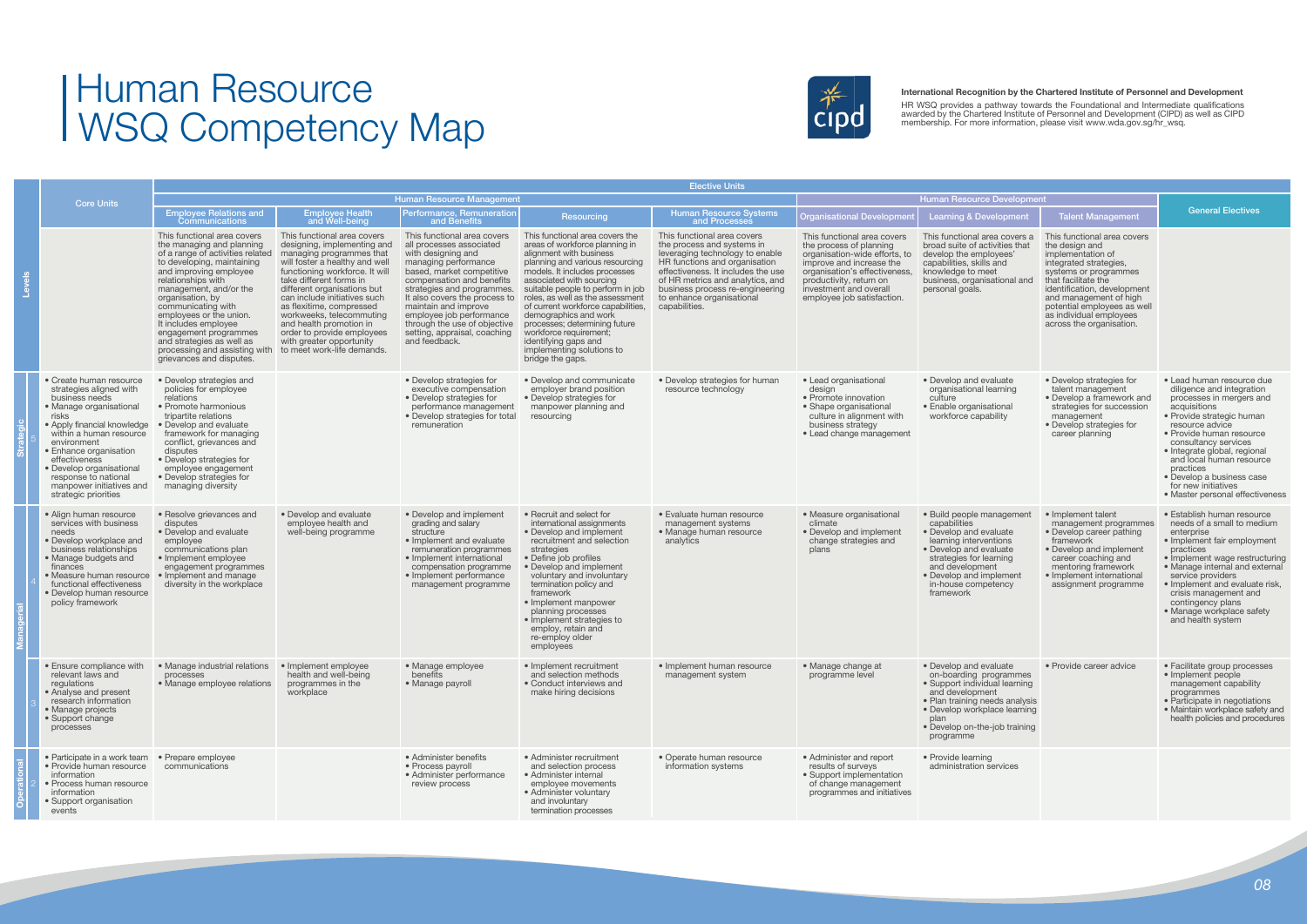A key ingredient behind every thriving business is a team of skilled people managers. This is vital for smaller companies, where senior and line managers take charge of functions like recruitment, appraisal and employee retention.

Teambuild Group ("Teambuild"), a construction company, has empowered its senior and line managers with training in recruitment skills. In 2012, 26 of them attended the Human Resource (HR) WSQ course in "Conduct Interviews and Make Hiring Decisions". During the training, they examined several case studies and role-played interview scenarios to practise their new skills.

Since then, Teambuild's management and managers have adopted a more conscientious approach to hiring and managing employees. "Prior to the course, the emphasis had been on recruiting candidates for their technical skills," elaborates Seow Seng Wei, Chief Executive Officer of Teambuild. "After the course, we re-emphasised on soft skill training and enhance people management skills to improve our recruitment processes." In addition, Teambuild's line managers have proposed ways to improve the company's HR processes, such as holding a pre-interview meeting among interviewers before every job interview. This suggestion greatly enhanced Teambuild's interview processes.

As a Small and Medium-sized Enterprise (SME) where every employee counts, Teambuild has armed its line managers with better people management skills that will add to the company's success. In the near future, Teambuild is committed to continue sending its employees to HR WSQ courses to keep abreast of HR practices.

# Reaping Benefits



## Professional Programmes Certified HR

Under the HR WSQ framework, HR Professionals and People Managers can develop specialised HR competencies through the 5 Certified HR Professional programmes. These programmes help develop and strengthen their capabilities in 5 HR functional areas.

|                                                        | <b>Certified HR Professic</b>                                                              |
|--------------------------------------------------------|--------------------------------------------------------------------------------------------|
| <b>Programme</b>                                       |                                                                                            |
| Certified HR Professional<br>(Remuneration & Benefits) | 1. Develop strategie<br>2. Implement intern<br>3. Implement and e<br>4. Implement wage     |
| Certified HR Professional<br>(Resourcing)              | 1. Develop and com<br>2. Develop and imp<br>3. Implement recrui<br>4. Conduct interviey    |
| Certified HR Professional<br>(Talent Management)       | 1. Develop strategie<br>2. Develop strategie<br>3. Develop a framey<br>4. Implement talent |
| Certified HR Professional<br>(Industrial Relations)    | 1. Promote harmon<br>2. Resolve grievanc<br>3. Manage industria                            |
| Certified HR Professional<br>(Performance Management)  | 1. Develop strategie<br>2. Implement perfor<br>3. Administer perfor                        |

#### **Certified HR Professional Programmes**

#### **Competencies**

- es for total remuneration (Level 5) ational compensation programme (Level 4) valuate remuneration programmes (Level 4) restructuring (Level 4)
- nmunicate employer brand position (Level 5) lement recruitment and selection strategies (Level 4) tment and selection methods (Level 3) ws and make hiring decisions (Level 3)
- es for career planning (Level 5) es for talent management (Level 5) work and strategies for succession management (Level 5) management programmes (Level 4)
- ious tripartite relations (Level 5) es and disputes (Level 4) al relations processes (Level 3)
- es for performance management (Level 5) mance management programme (Level 4) mance review process (Level 2)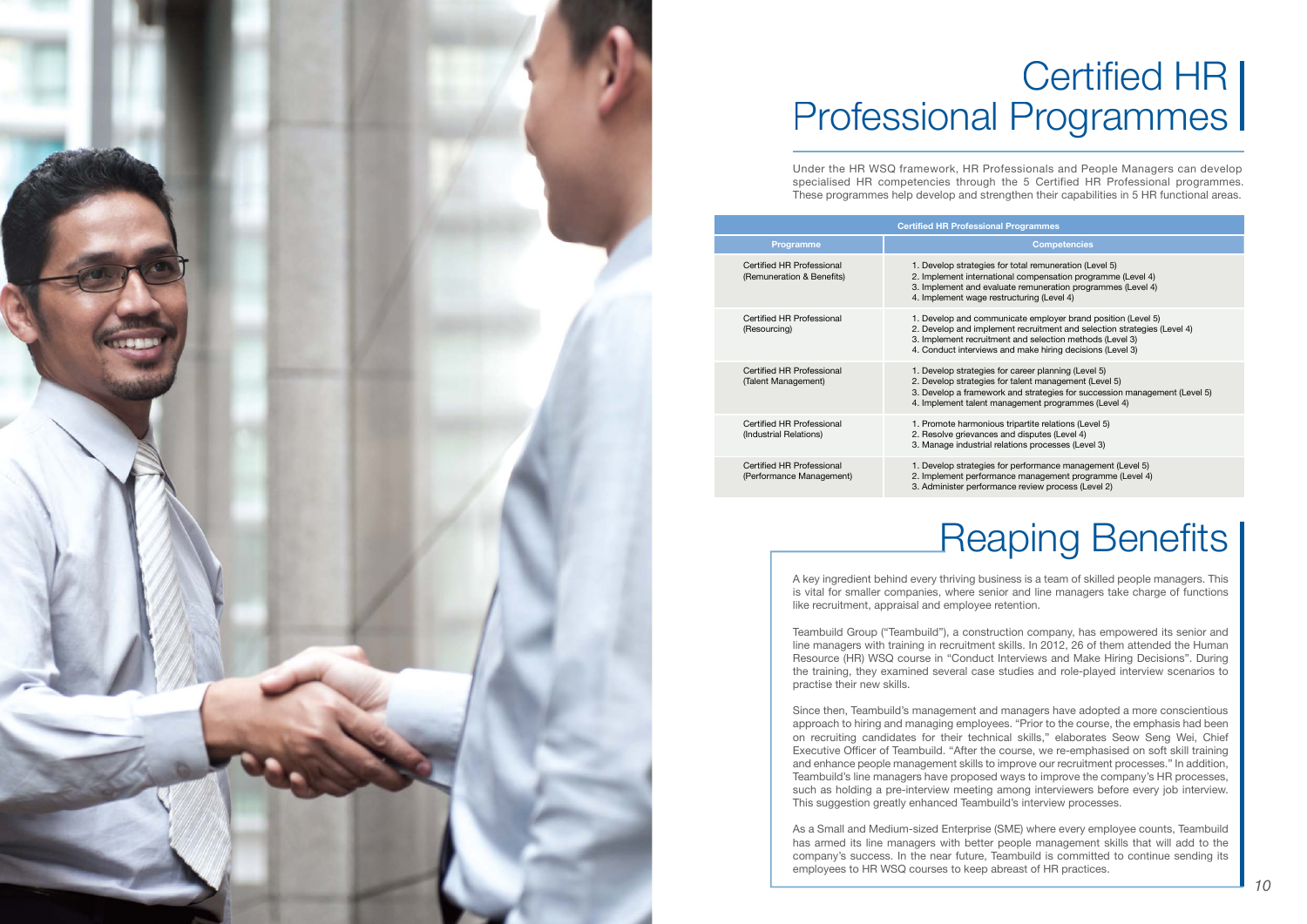# **Qualifications** HR WSQ

HR Professionals and People Managers can also select a more comprehensive competency upgrading from 8 HR WSQ Qualifications available. Each qualification comprises a fixed number of core and elective units. Individuals can attain the HR WSQ qualifications by taking each of the core and elective units at their own pace.

#### **List of HR WSQ Qualifications Composition** ve Units esource services with business needs blace and business relationships ets and finances an resource functional effectiveness **In resource policy framework** tive Units must come from HR WSQ Level 4 e Unit may come from HR WSQ Levels 3, 5 or 6, or WSQ or 6 from other WSQ framework From Electric Hotel Hammers in the Units must come from each of the HRM and HRD nich at least 3 must come from HR WSQ Level 4 ive Units esource services with business needs blace and business relationships  $_{\rm e}$  and finances an resource functional effectiveness **In resource policy framework** tive Units must come from HR WSQ Level 4 ve Unit may come from HR WSQ Levels 3, 5 or 6, or WSQ or 6 from other WSQ framework For entimental and the manufacture.<br>I Elective Units must be taken, of which at least 3 must WSQ Level 4 ve Units esource services with business needs place and business relationships ets and finances an resource functional effectiveness **n** resource policy framework tive Units must come from HR WSQ Level 4 e Unit may come from HR WSQ Levels 3, 5 or 6, or WSQ or 6 from other WSQ framework Elective Units must be taken, of which at least 3 must WSQ Level 4 ive Units ance with relevant laws and regulations resent research information ge processes tive Units must come from HR WSQ Level 3 e Units may be taken from HR WSQ Levels 2, 4 or 5, or 3, 4 or 5 from other WSQ framework ive Units work team resource information n resource information isation events tive Units must come from HR WSQ Level 2 ve Units may be taken from HR WSQ Levels 3 or 4, or WSQ I from other WSQ framework

|  | <b>WSQ Level</b> | <b>Qualification</b>                                                           |                                                                                                                                                                                                                                                                                            |
|--|------------------|--------------------------------------------------------------------------------|--------------------------------------------------------------------------------------------------------------------------------------------------------------------------------------------------------------------------------------------------------------------------------------------|
|  |                  | WSQ Professional Diploma in<br><b>Human Resources</b>                          | 5 Core + 5 Elective<br><b>Core Units</b><br>• Align human reso<br>· Develop workpla<br>• Manage budgets<br>• Measure human<br>· Develop human i<br><b>Elective Units</b><br>• At least 4 Electiv<br>• Up to 1 Elective<br>Levels $3, 4, 5$ or<br>• At least 2 Electiv<br>category, of whic |
|  | 4                | WSQ Professional Diploma in<br>Human Resources<br>(Human Resource Management)  | $5$ Core + 5 Elective<br><b>Core Units</b><br>• Align human reso<br>· Develop workpla<br>· Manage budgets<br>• Measure human<br>· Develop human i<br><b>Elective Units</b><br>• At least 4 Electiv<br>• Up to 1 Elective<br>Levels 3, 4, 5 or<br>• At least 4 HRM E<br>come from HR W      |
|  |                  | WSQ Professional Diploma in<br>Human Resources<br>(Human Resource Development) | $5$ Core + 5 Elective<br><b>Core Units</b><br>• Align human reso<br>· Develop workpla<br>· Manage budgets<br>• Measure human<br>• Develop human ı<br><b>Elective Units</b><br>• At least 4 Electiv<br>• Up to 1 Elective<br>Levels $3, 4, 5$ or<br>• At least 4 HRD E<br>come from HR W    |
|  | З                | WSQ Advanced Certificate in<br>Human Resources                                 | 4 Core + 4 Elective<br><b>Core Units</b><br>• Ensure complian<br>• Analyse and pres<br>· Manage projects<br>• Support change<br><b>Elective Units</b><br>• At least 2 Electiv<br>• Up to 2 Elective<br>WSQ Levels 2, 3                                                                     |
|  |                  | WSQ Higher Certificate in<br>Human Resources                                   | 4 Core + 4 Elective<br><b>Core Units</b><br>· Participate in a w<br>• Provide human r<br>• Process human r<br>· Support organisa<br><b>Elective Units</b><br>• At least 2 Electiv<br>• Up to 2 Elective<br>Levels 2, 3 or 4 f                                                              |

| <b>List of HR WSQ Qualifications</b> |                                                                                       |                                                                                                                                                                                                                                                                                                                                                                                                                                                                                                                                                                                                                                                                  |  |  |
|--------------------------------------|---------------------------------------------------------------------------------------|------------------------------------------------------------------------------------------------------------------------------------------------------------------------------------------------------------------------------------------------------------------------------------------------------------------------------------------------------------------------------------------------------------------------------------------------------------------------------------------------------------------------------------------------------------------------------------------------------------------------------------------------------------------|--|--|
| <b>WSQ Level</b>                     | <b>Qualification</b>                                                                  | <b>Composition</b>                                                                                                                                                                                                                                                                                                                                                                                                                                                                                                                                                                                                                                               |  |  |
|                                      | WSQ Specialist Diploma in<br>Human Capital Management                                 | 5 Core + 5 Elective Units<br><b>Core Units</b><br>• Create human resource strategies aligned with business needs<br>• Manage organisational risks<br>• Apply financial knowledge within a human resource environment<br>• Enhance organisation effectiveness<br>. Develop organisational response to national manpower initiatives and<br>strategic priorities<br><b>Elective Units</b><br>• All Elective Units must be from HR WSQ<br>• At least 3 Elective Units must be from HR WSQ Level 5 and up to 2 may<br>be from Level 4<br>• At least 2 Elective Units must be from each of the HRM & HRD category,<br>of which at least 3 must be from HR WSQ Level 5 |  |  |
| 5                                    | WSQ Specialist Diploma in<br>Human Capital Management<br>(Human Resource Management)  | 5 Core + 5 Elective Units<br><b>Core Units</b><br>• Create human resource strategies aligned with business needs<br>• Manage organisational risks<br>• Apply financial knowledge within a human resource environment<br>• Enhance organisation effectiveness<br>• Develop organisational response to national manpower initiatives and<br>strategic priorities<br><b>Elective Units</b><br>• All Elective Units must be from HR WSQ<br>• At least 3 Elective Units must be from HR WSQ Level 5 and up to 2 may<br>be from Level 4<br>• At least 4 HRM Elective Units must be taken, of which at least 3 must be<br>from HR WSQ Level 5                           |  |  |
|                                      | WSQ Specialist Diploma in<br>Human Capital Management<br>(Human Resource Development) | 5 Core + 5 Elective Units<br><b>Core Units</b><br>• Create human resource strategies aligned with business needs<br>• Manage organisational risks<br>• Apply financial knowledge within a human resource environment<br>• Enhance organisation effectiveness<br>· Develop organisational response to national manpower initiatives and<br>strategic priorities<br><b>Elective Units</b><br>• All Elective Units must be from HR WSQ<br>• At least 3 Elective Units must be from HR WSQ Level 5 and up to 2 may<br>be from Level 4<br>• At least 4 HRD Elective Units must be taken, of which at least 3 must be<br>from HR WSQ Level 5                           |  |  |